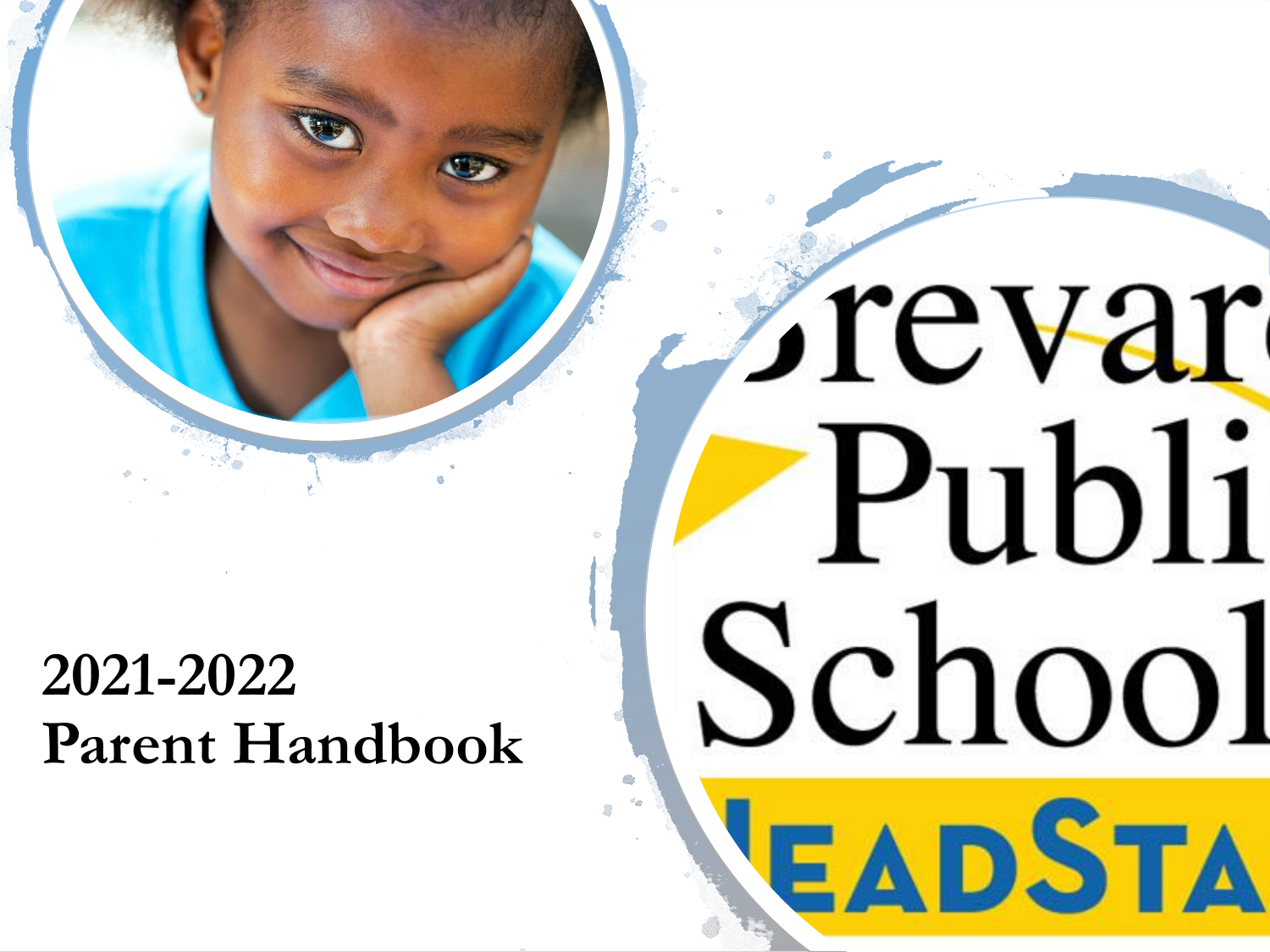**Welcome to the 2021-2022 School Year!**



Welcome to Brevard Public Schools Head Start . This handbook has been prepared to provide you important information and guidelines concerning Head Start. Parents/legal guardians are asked to read and discuss appropriate information with your child in order to help them adjust more successfully at school. You are encouraged to keep in close contact with your child's school. Also, your school may have additional guidelines which are specific to the local school activities and facilities. The active support and involvement of parents/legal guardians is needed continuously as we provide a safe and friendly place for children to learn. The information provided can help make the transition from home to school a successful one for your child each school day. It is our goal to provide your child with an environment that is safe, caring, and rich in learning experiences. Check out our [webpage](https://www.brevardschools.org/site/Default.aspx?PageID=3601) and your school's webpage often.

**Vision:** Brevard Public Schools Head Start Program will serve our community and enhance the lives of preschool students and families by delivering the highest quality education in a culture of dedication, collaboration, and learning.

**Mission:** To serve every prekindergarten student and family with excellence as the standard.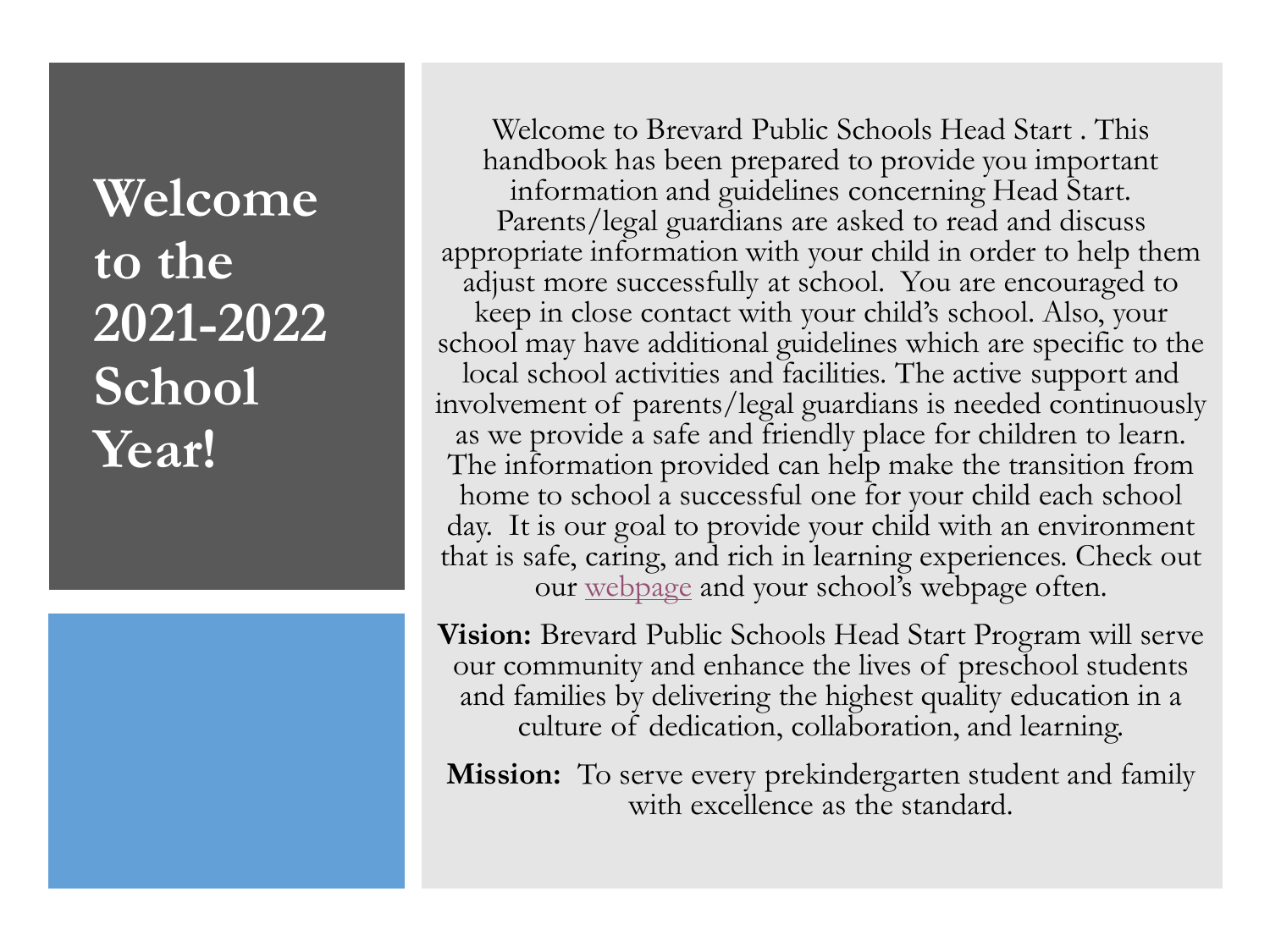# **Head Start Programs**

Brevard Public Schools offers the Head Start program at selected sites throughout the county. The program promotes high quality, full day early childhood education with a focus on approaches to learning, social emotional development, language and literacy, cognition, perceptual, motor, and physical development as indicated by the Head Start Early Learnings Outcomes Framework.

All classrooms are staffed with a Florida Department of Education early childhood certified teacher and at least one highly qualified instructional assistant. In addition to classroom staff, the program supports the Parent Family Community Engagement Outcomes Framework with a family advocate at each site.

Voluntary prekindergarten (VPK) is a state funded early learning program designed to prepare children for success in kindergarten. Brevard Public Schools offers VPK during the school year to Head Start children as part of a blended funding model. Eligible Brevard county children who do not participate in any school year VPK program have an opportunity to attend summer VPK offered through the school district or private providers.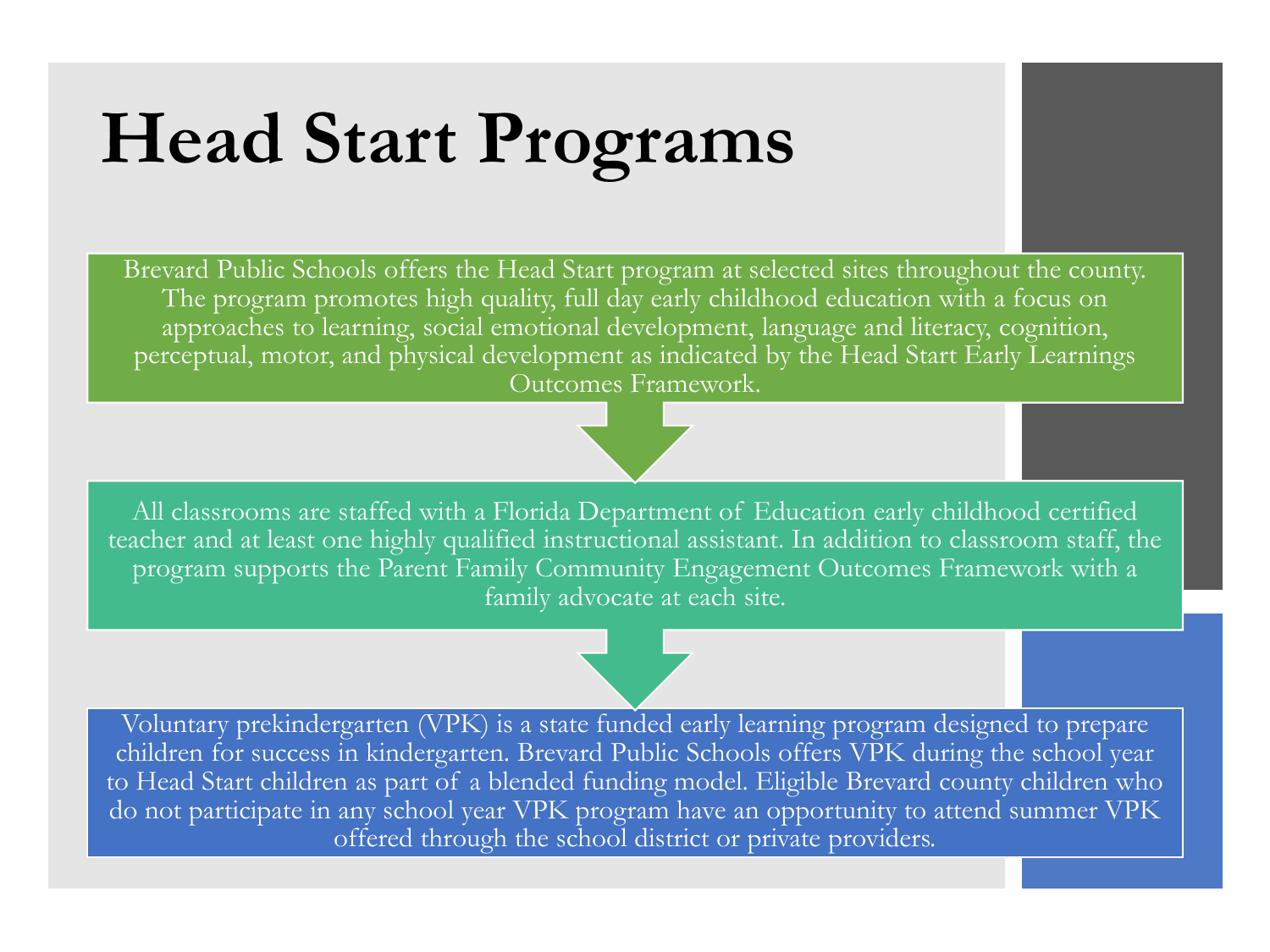# **Goals to promote school readiness:**

Provide a high quality, developmentally appropriate prekindergarten program promoting physical, social, emotional, and intellectual development.

Provide a positive, safe, and healthy learning environment for all children and families.

Provide active learning experiences by encouraging children to explore, create, and manipulate a variety of materials with adult support.

Provide a standards-based approach using the *Florida Early Learning and Developmental Standards (2017), the Head Start Early Learning Outcomes Framework* by integrating the *HighScope* educational approach and *Creative Curriculum for Preschool*.

Provide a parent partnership process that promotes an understanding of children's progress, provides support, and encourages learning and leadership.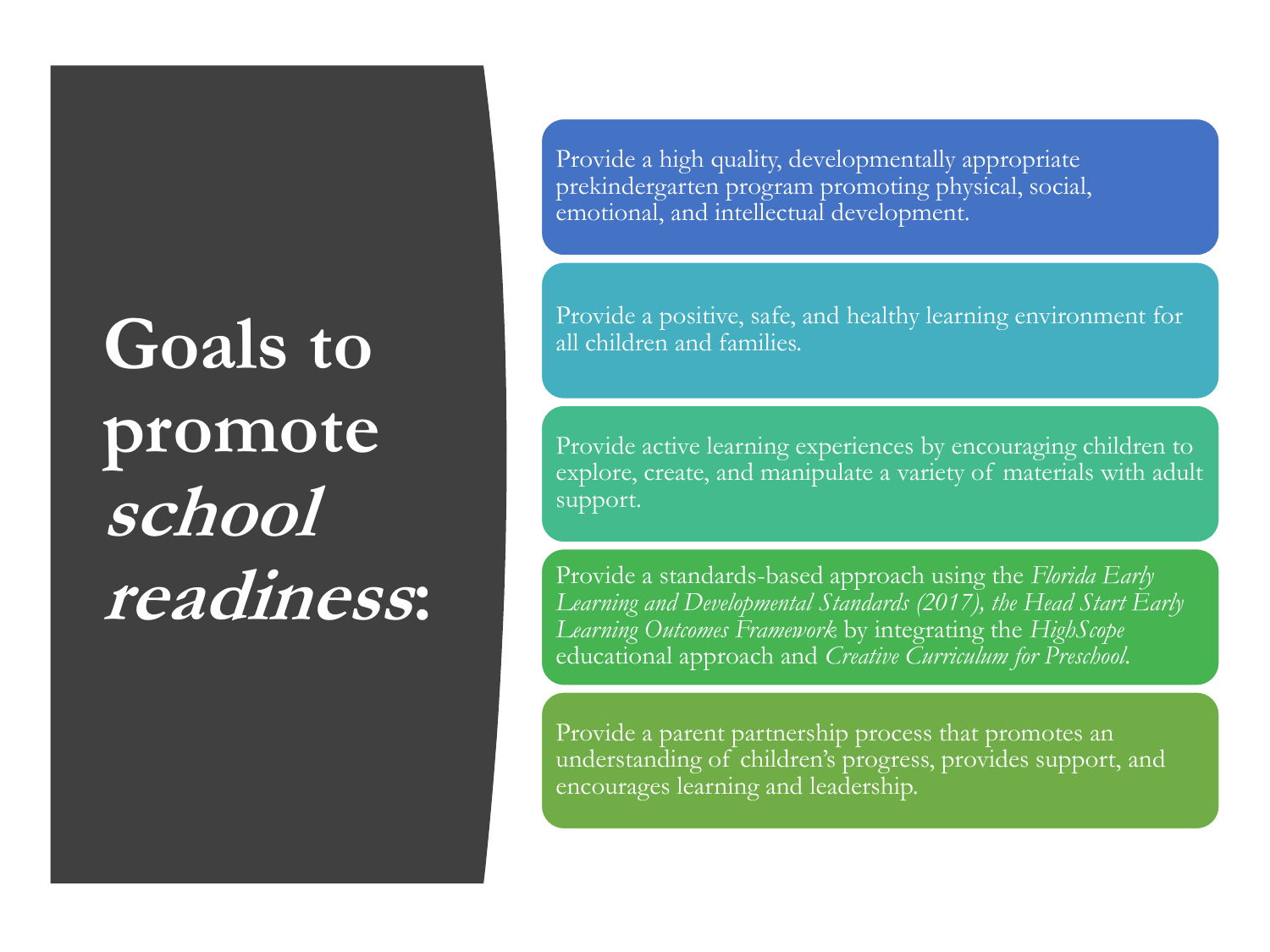### **2021 – 2022 Head Start Programs**

#### Head Start VPK

Head Start VPK classrooms maintain a class size of 20 children. As required by the Head Start performance standards, there are no less than two paid adults in the classroom at all times. Children eligible to attend must turn 4 years old on or before September 1 , 2021. Classrooms are located at the following sites:

Cambridge Elementary Coquina Elementary Discovery Elementary Endeavour Elementary Enterprise Elementary Jupiter Elementary Mims Elementary Palm Bay Elementary Port Malabar Elementary Saturn Elementary Sherwood Elementary University Park Elementary

#### Head Start - 3

Head Start -3 classes have a maximum number of 17 children. As required by the Head Start performance standards, there are no less than two paid adults in the classroom at all times. Children eligible to attend must be 3 years old on or before September 1 , 2021. Classrooms are located at the following sites:

Cambridge Elementary Coquina Elementary Discovery Elementary Endeavour Elementary Enterprise Elementary Jupiter Elementary Mims Elementary Palm Bay Elementary Port Malabar Elementary Saturn Elementary Sherwood Elementary University Park Elementary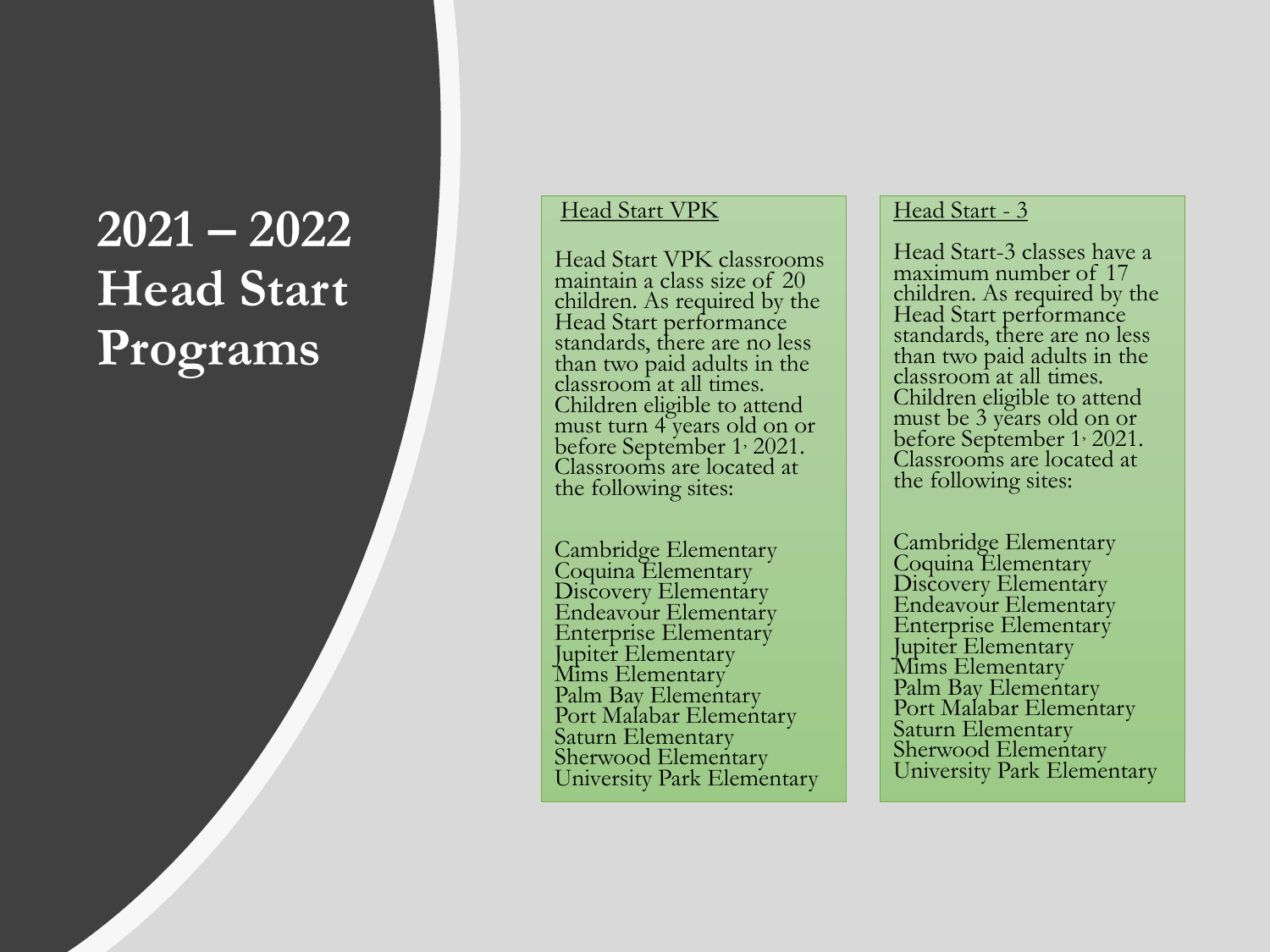

## **Attendance Awareness**

#### Why It Matters

Studies show that children who were chronically absent in the early years were far less likely to read proficiently at the end of the 3rd grade. When children don't show up for school regularly, they miss out on fundamental skills and the chance to build a habit of good attendance that will carry them into college and careers.

It is important that your child be on time and attend every school day to ensure the success of your child. Each day is planned to provide valuable learning experiences. Your family support is needed to provide consistency with attendance.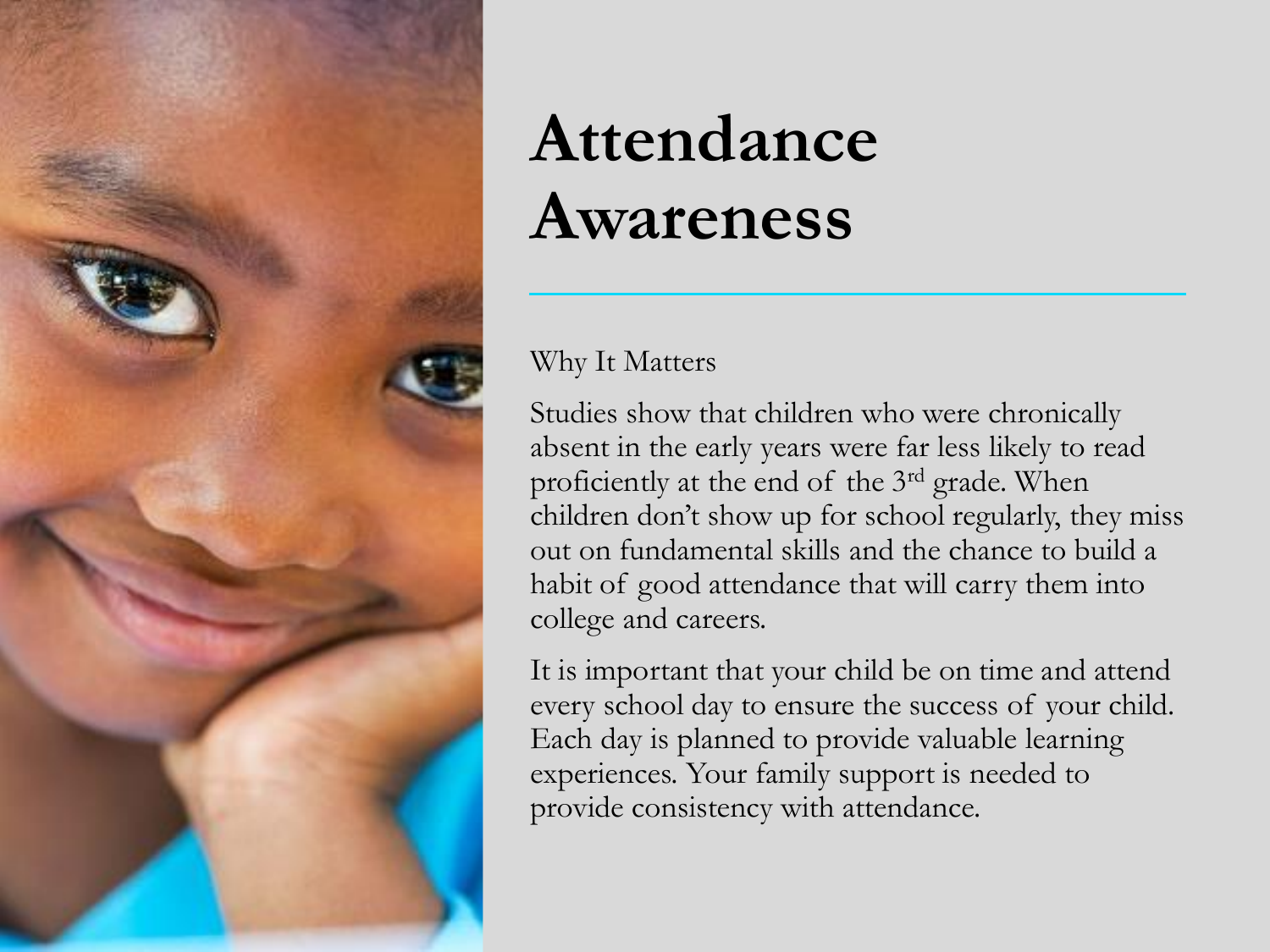# **Attendance: What Parents Need to Know**

In the event your child must be absent, notify the school immediately and submit written documentation for all absences upon their return to school. Written documentation can be a parent or doctor's note or legal document.

Your child's teacher will keep a daily log of attendance. At the end of the month, you may be asked to review the attendance record, attest to the accuracy and state your desire to have your child remain in the program by signing the *Parental Choice.*

After your family advocate has attempted to provide support to your family, withdrawal procedures may begin for any child who has frequent absences and tardiness.

If your child is withdrawn from Head Start VPK, a new certificate of eligibility must be obtained from the Early Learning Coalition (ELC) to re-enroll. A child may only reenroll in a VPK program one time.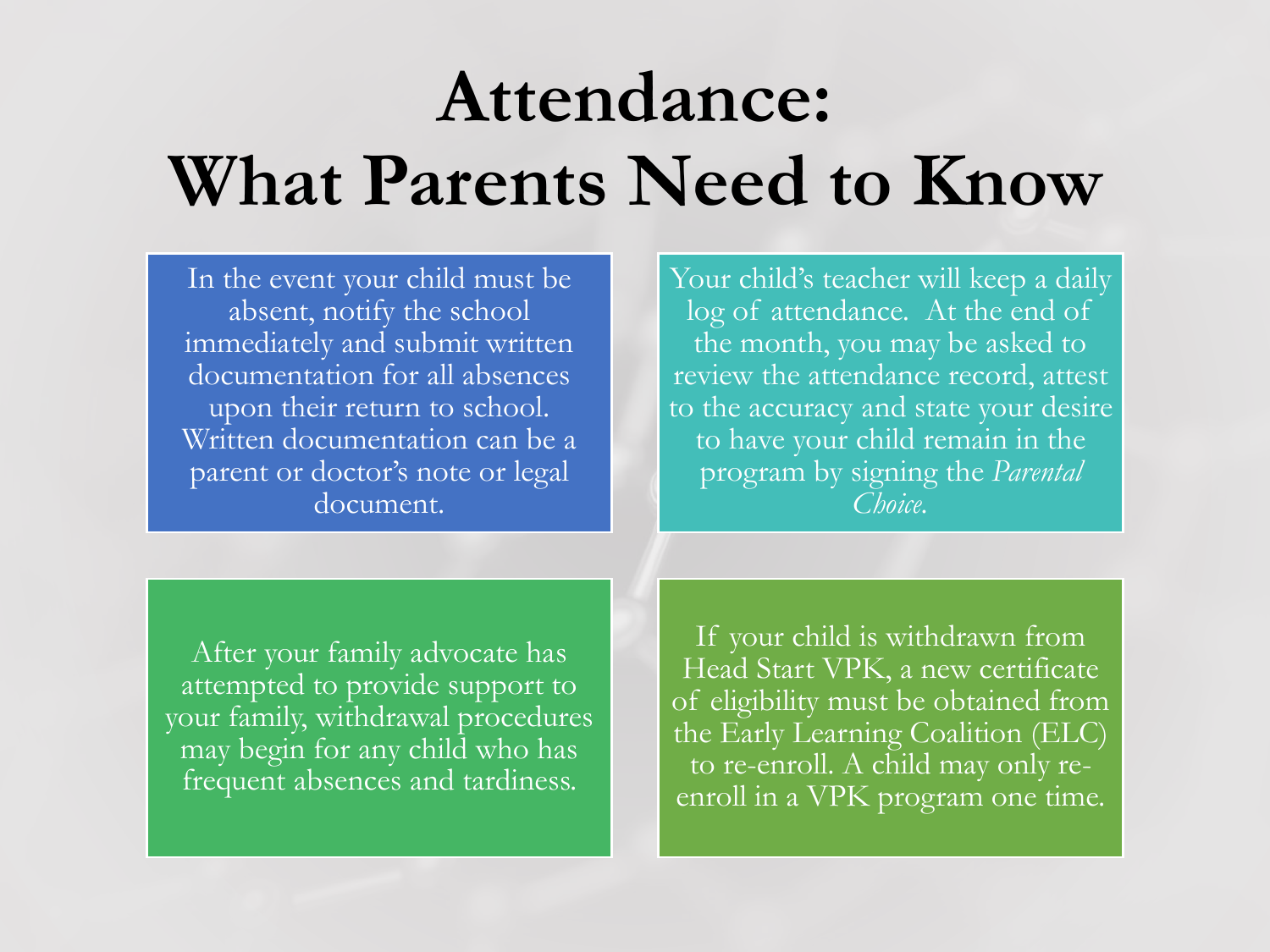**What Parents Can Do For Their Child**



- **Communicate regularly with teachers.**
- **Read to your child daily.** Allow ad (tell the story by looking at the illustrations) aloud to you.
- **Make sure your child gets enough rest**. No one does their best when sleepy or tired.
- **Keep your child healthy.** Take your child to the doctor for regular checkups and booster shots.
- **Help children maintain good attendance records.**
- **Monitor and limit TV watching.** Try to watch television together and comment on the show with your child.
- **Give your child choices.** 
	- Choices shouldn't include limitless options. Two clear options are all a child can really deal with in order to make a choice. Don't add another choice because your child suggests it. Tell him: "That was a good suggestion. These are the choices I 'm offering now. We'll try your suggestion next time."
	- Offer choices that guide your child toward the outcome you're seeking. Make sure both options offered are 100% okay with you.
	- If a child won't choose between the apple or the cranberry juice you need to choose for her. Follow through and choose so your child comes to understand that when you offer her a choice and she doesn't choose, the ability to choose goes away. You can say, "I know you're upset that I had to choose the juice for you. I have another choice for you to try now. Would you like to drink what I chose for you now or not have juice right now?"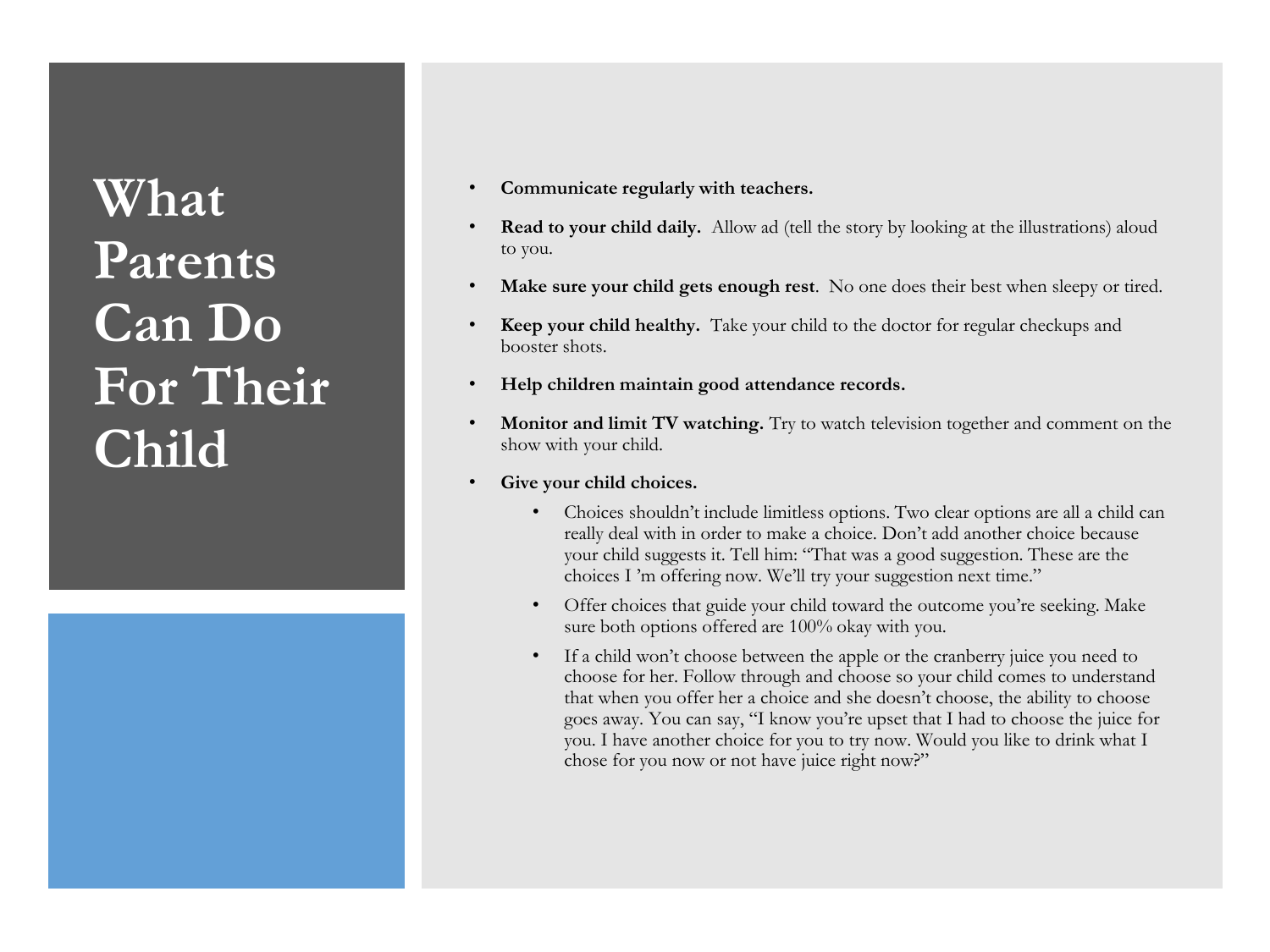### **Procedures for Arrival & Dismissal**

#### **Arrival**

Arriving on time provides for a smooth, calm transition for your child from home to the school setting. If you arrive early you will need to wait with your child until class begins.

Late arrivals create classroom disruption and can affect the educational growth of your child and others in the classroom**.** If a child arrives after class begins, the parent needs to accompany the child to the school office to sign the child in for the day.

#### **Dismissal**

Picking up your child on time eliminates the anxiety they will feel when you are late. Whether your child is being picked up at the bus stop or at school, the parent or adult picking up the child must be authorized to do so in writing and show photo identification.

Parents are expected to follow the school's arrival and dismissal procedures. Please speak with your family advocate or classroom teacher if you have questions.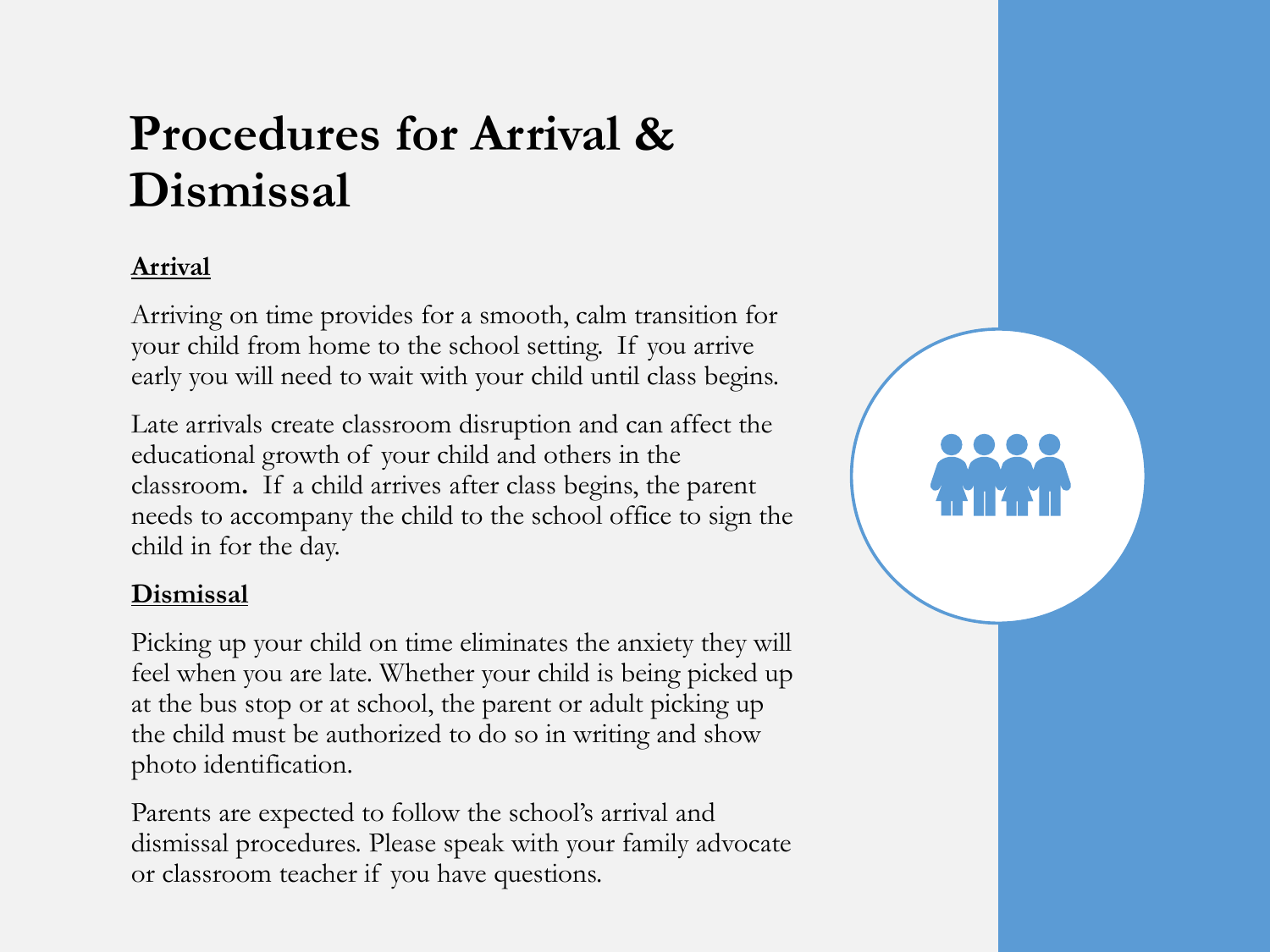### **Student Health**



For the well-being and health of all children and teaching staff, parents are requested to please keep your child home if the following symptoms are evident:

**F**ever

Vomiting or diarrhea

Signs of a contagious illness

If a child has a health-related issue or needs emergency treatment at school, every effort will be made to contact families. Please be sure parent and emergency contact information is current in the school clinic.

Click [here](https://fl02201431.schoolwires.net/Page/16315) for the most current COVID-19 resources, located on the BPS website.

#### **MEDICATION**

Your child may develop a health condition that indicates the need to bring prescription medication to school. Only medicine approved by a physician will be administered to children at school (including nonprescription and over the counter medication). All medicine must be in the original container and include the child's name, type and date of prescribed medication, amount, and time of dosage. Medication will only be administered through the front office.

Please contact your school clinic or the Head Start Nursing Supervisor, Robin Buckmaster, at 321-615-9321 or robin.buckmaster@flhealth.gov if you have any questions.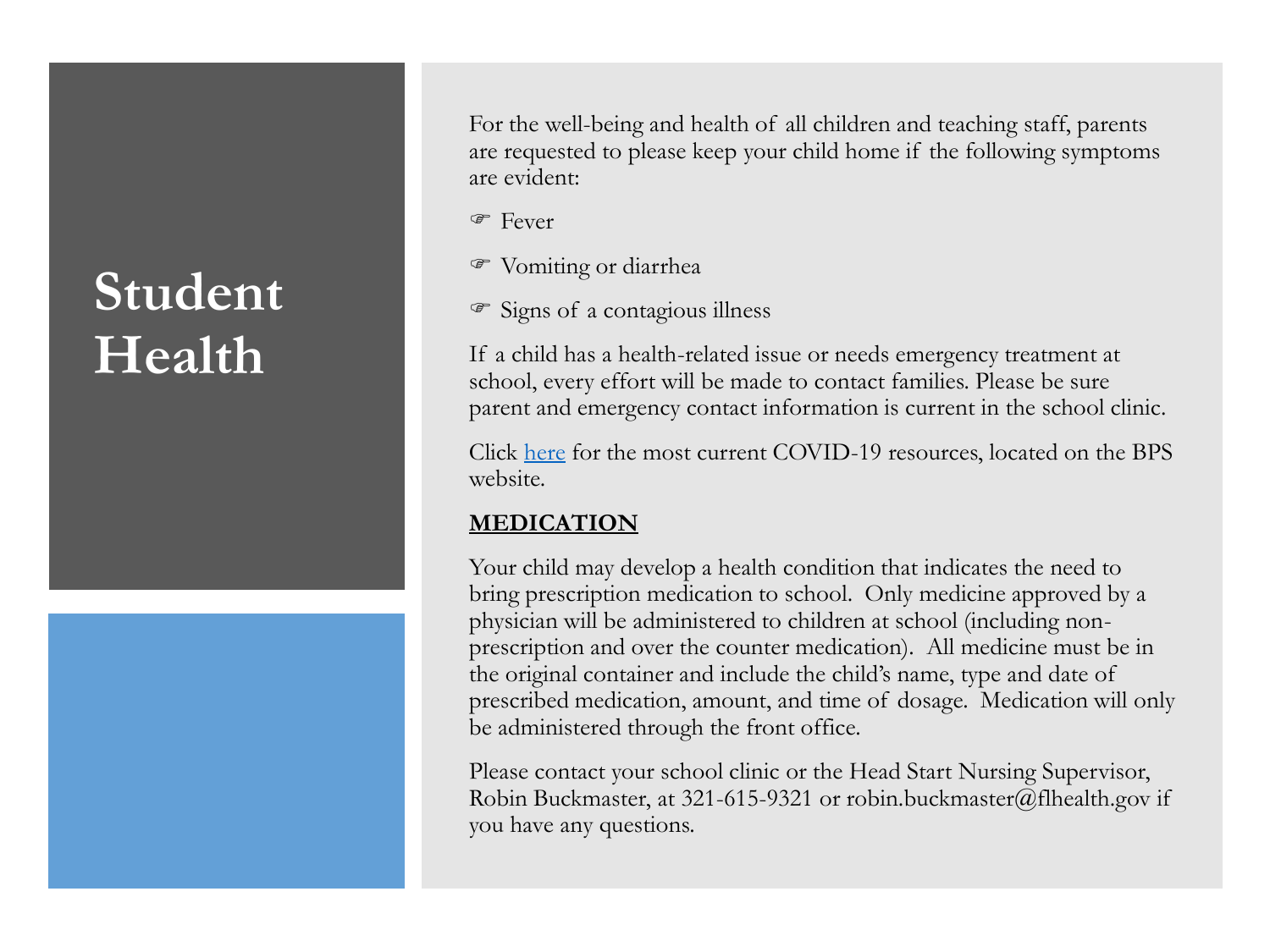### **Nutrition Services**

Good nutrition is important to a child's growth and development. All Head Start children are offered breakfast, lunch and snack at school every day. Please contact your child's classroom teacher or notify the school district Office of Food and Nutrition immediately if your child has a food allergy. As allowed by USDA regulation, along with a physician's statement, substitutions can be made by the school cafeteria.

### **Health Services**

The health services team will work with your family to assist you in identifying a primary medical and dental home. This will ensure your child is up to date on a schedule of primary preventative care including, but not limited to, physicals, immunizations, vision/hearing screening, lead screening and current dental care.

Your child will develop healthy oral hygiene habits through daily tooth brushing in the classroom.

Parent education in the area of mental health and services, as appropriate, will be offered to all children and families in the Head Start program.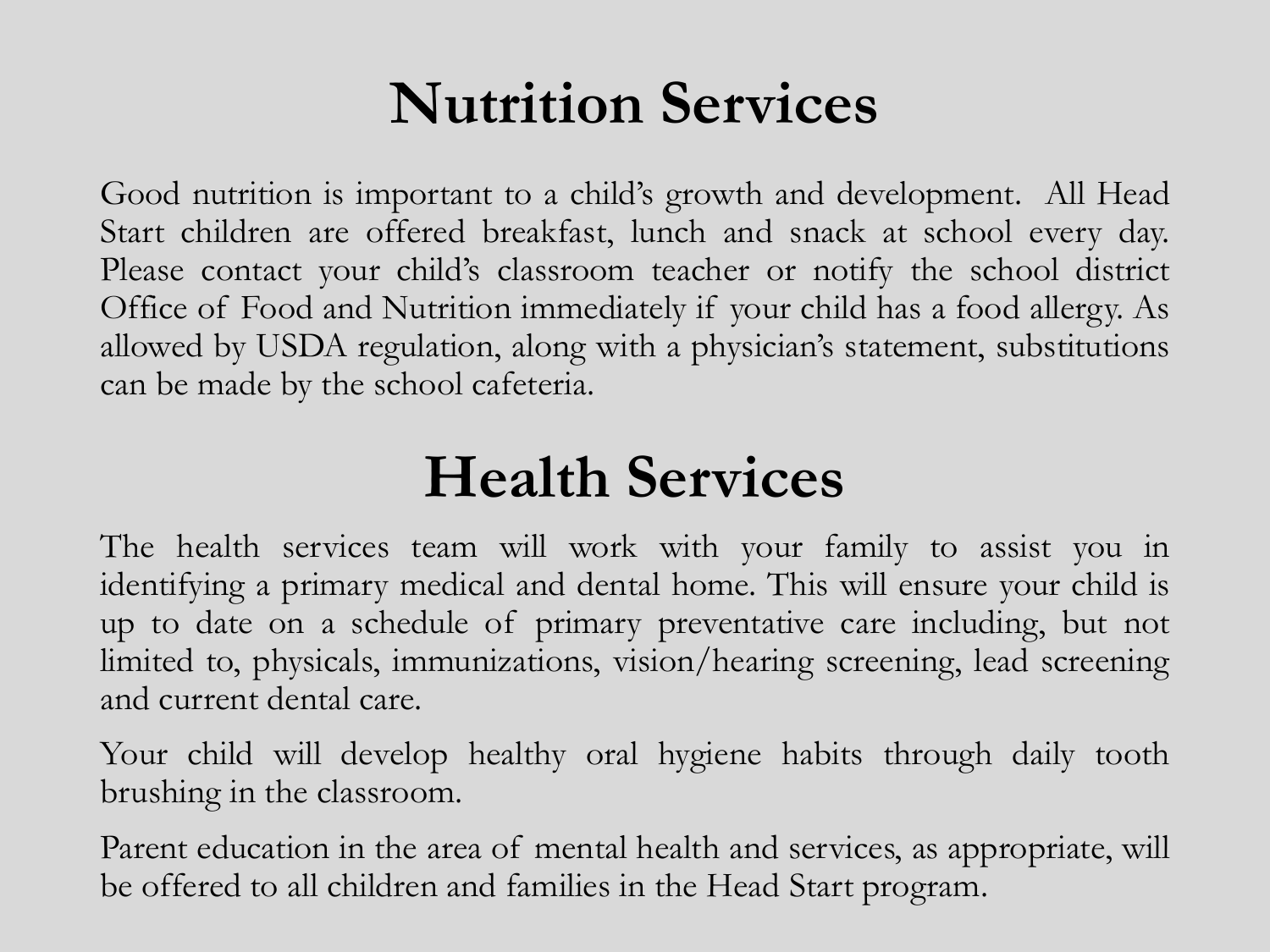### **Program Curriculum**

The curriculum and daily routine align with:

- Head Start Early Learning Outcomes Framework
- BPS School Readiness Goals
- Florida Early Learning and Developmental Standards

The integration these learning outcomes, readiness goals, and<br>standards provides a strong provides a strong foundation for young children to develop positive self-concepts, independence, and a sense of responsibility in an early childhood environment.



The **Creative Curriculum for Preschool** provides a curriculum for young children that addresses 10 areas of development and learning that help teachers ensure that they are focusing on what's most important, each and every day.

- ❖Social-Emotional
- ❖Physical
- ❖Language
- ❖Cognitive
- ❖Literacy
- **❖** Mathematics
- ❖Science and Technology
- ❖Social Studies
- ❖The Arts
- ❖English-Language Acquisition
	- The program incorporates high quality literature throughout the child centered lessons.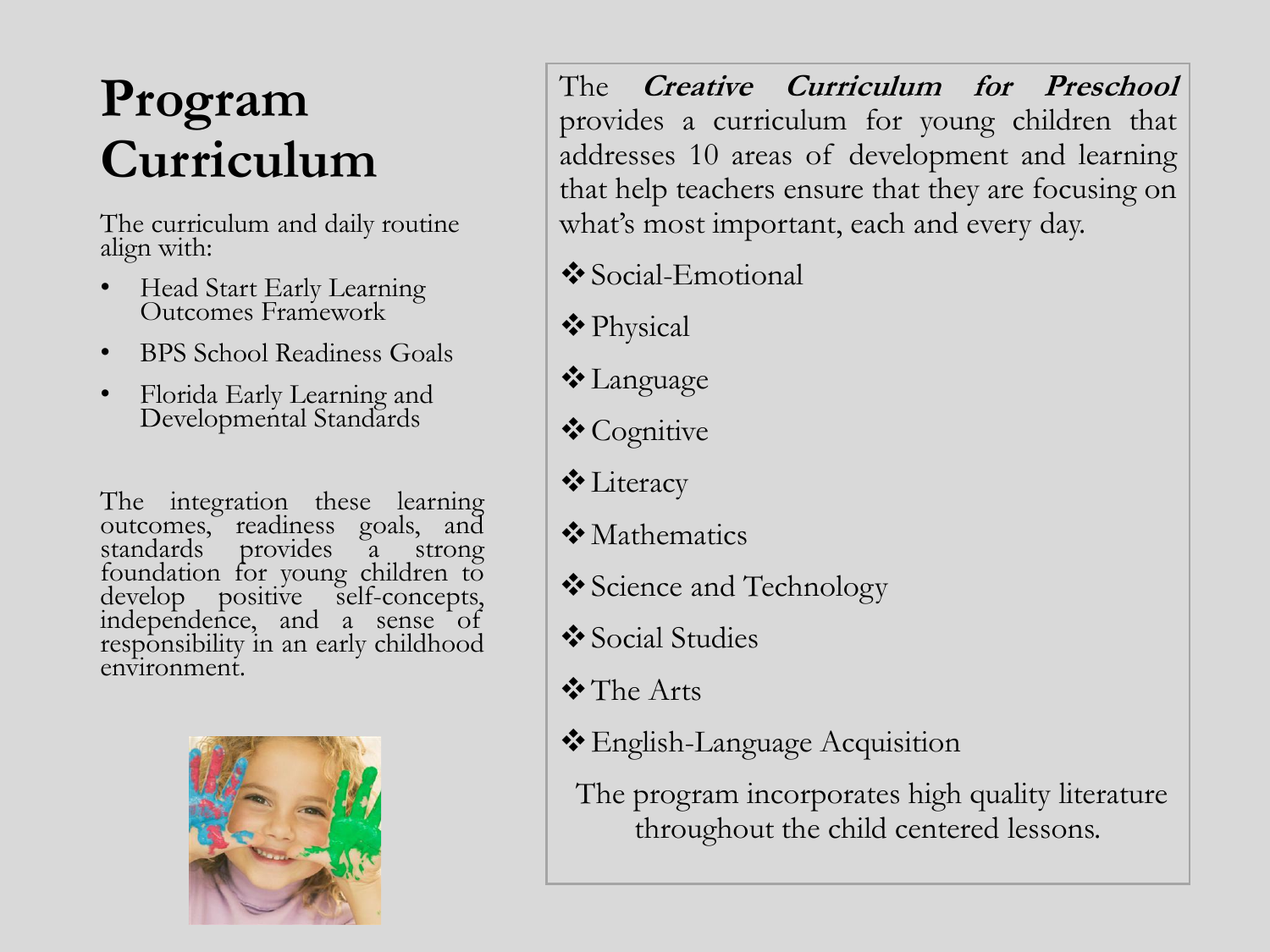# **Screening and Assessment**



The *Batelle Developmental Inventory (BDI)* is a developmental screening tool used to guide instruction and to identify young children who may be in need of additional services and/or further screening. The BDI is administered to all Head Start students within 45 calendar days of enrollment.

Ongoing progress monitoring occurs throughout the year using *Teaching Strategies GOLD* which monitors all areas of development. There are three checkpoints per year.

Children enrolled in the Head Start VPK Program are administered the *Florida VPK Assessment* three times a year which assesses:

- ❖ Print Knowledge
- ❖ Phonological Awareness
- ❖ Oral Language/Vocabulary
- ❖ Mathematics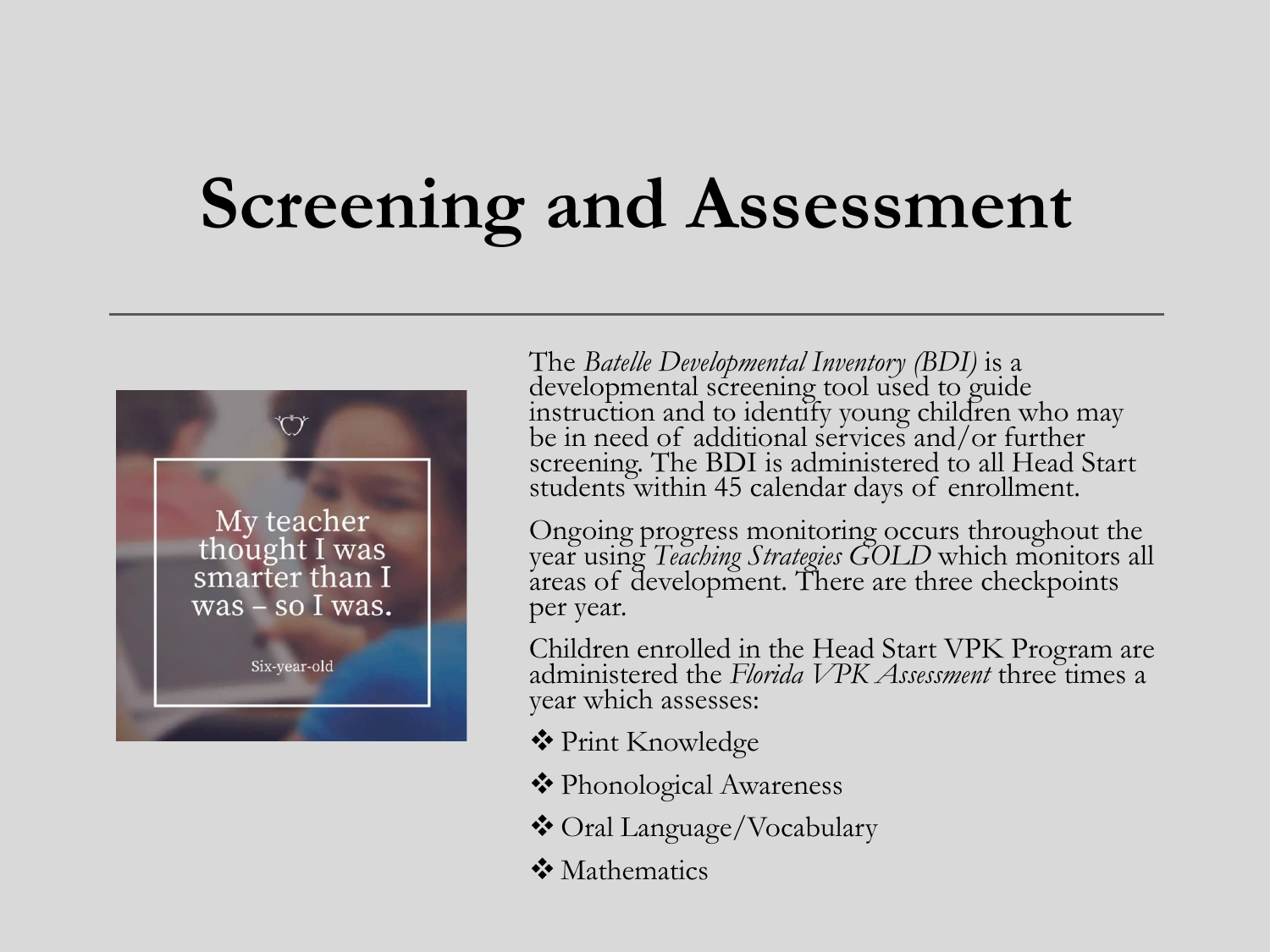# **Positive Discipline**

Promoting children's social development and establishing a positive learning environment are primary goals of the program. Positive discipline is helping children be successful socially. Throughout the day, children are guided toward using appropriate behavior. Challenging behavior can interfere with a child's learning and development. Teachers will support children by teaching acceptable alternatives to unacceptable behaviors so children can interact positively in the classroom environment.

Children are encouraged to do their own problem solving. Conflict resolution strategies are used to help them develop positive social skills. If a child has difficulty practicing appropriate behaviors, teachers may work with parents and together provide supportive strategies to meet the child's needs.

Parent's will have the opportunity to attend training in the program's research-based parenting curriculum *Conscious Discipline*.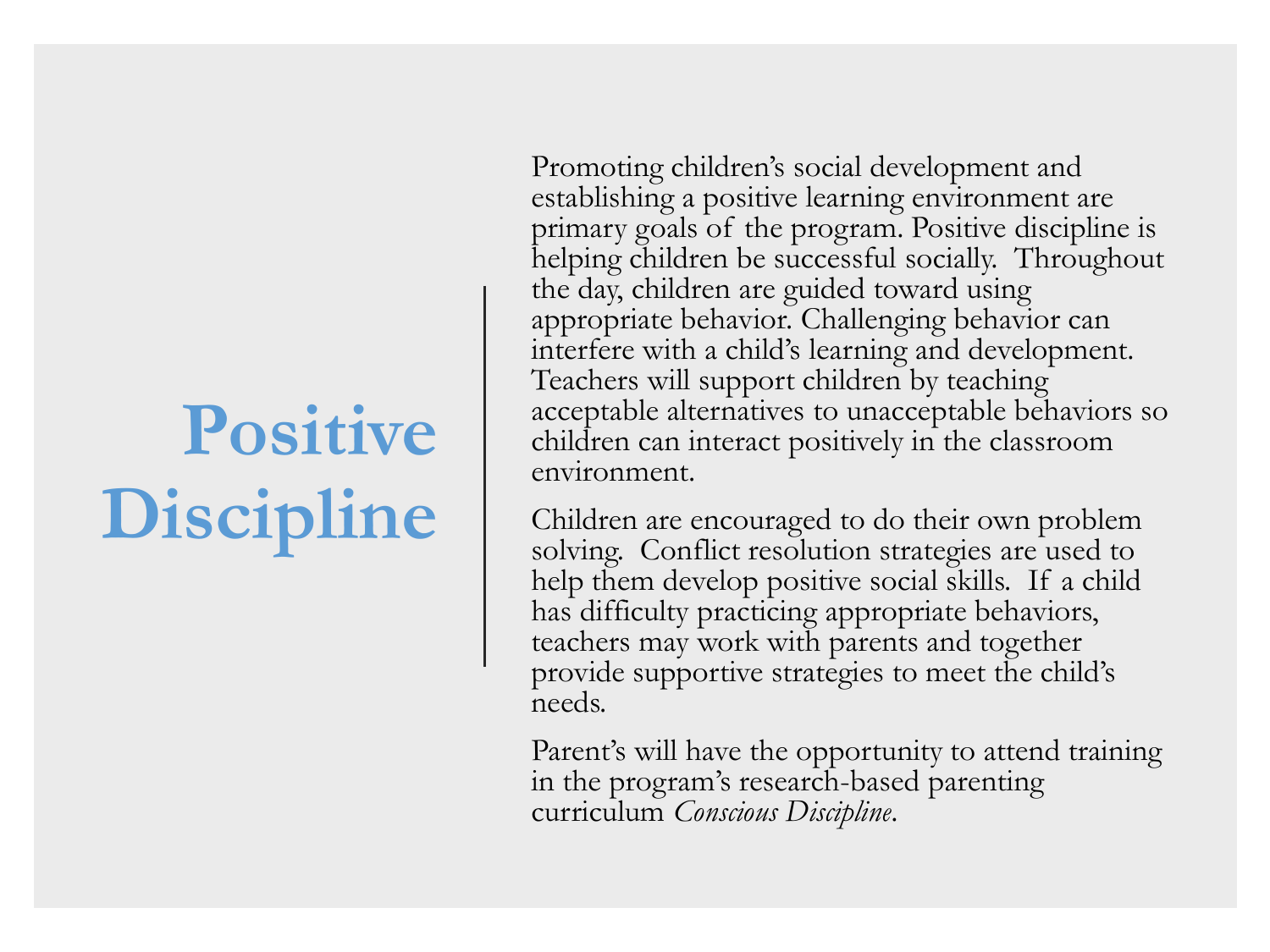### **Parent and Family Engagement**

Every family plays an important educational role in the life of their child. Family engagement is valued and strongly encouraged. The education of a child is a shared responsibility between families and schools. When families actively participate in the education of their child, at home or at school, children have a greater chance of positive learning experiences at an early age.

Throughout the school year, families can become actively involved in their child's learning experiences through:

> Home Visits (Virtual) Family Communication Folders Parent Conferences Parent Meetings

Parents of children currently enrolled in the Head Start program are members of the *Parent Committee*. Parents are strongly encouraged to participate in the program through volunteering and attending parent meetings. Parent volunteer hours help the Head Start program earn the local funding match required by the federal government. Each parent volunteer hour has a monetary value that can be applied to the Head Start non-federal match funding amount. The "non-federal match" requirement means that the program must raise 20 cents through local sources for every dollar of the grant funding. If every parent volunteers just 4 hours each month, this will help us meet our local match.

#### *I AM IN PRESCHOOL*

I am not built to sit still keep my hands to myself, take turns. be patient, stand in line. OR Keep quiet all of the time. *<u>Ineed</u>* motion. noveltu. adventure and to engage the world with my whole body. LET ME PLAY. (Trust me, I'm learning!)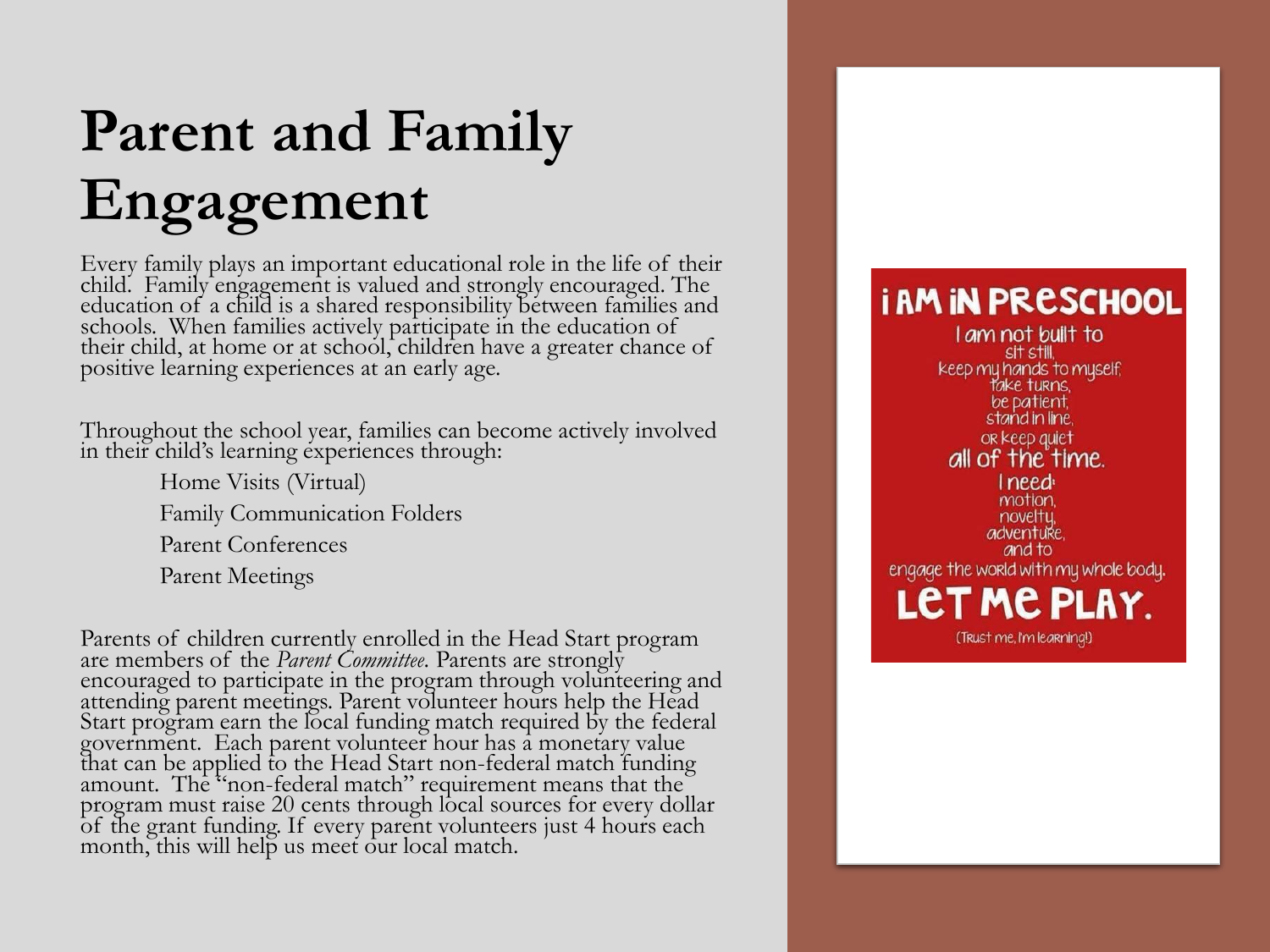Help Your Child Make Healthy Food Choices **Kids, especially younger ones, will eat mostly what's available at home. That's why it's important to control the supply lines - the foods that you serve for meals and have on hand for snacks.**

**Follow these basic guidelines:**

- **Work fruits and vegetables into the daily routine**, aiming for the goal of 5 servings a day.
- **Make it easy for your child to choose healthy snacks** by keeping fruits and vegetables on hand and ready to eat. Other good snacks include yogurt, peanut butter and celery, or whole- grain crackers and cheese.
- **Serve lean meats and other good sources of protein**, such as eggs and nuts.
- **Choose whole-grain breads and cereals** so your child gets more fiber.
- **Limit fat intake by avoiding deep-fried foods and choosing healthier cooking methods, such as broiling, grilling, roasting, and steaming.**
- Limit fast food and other low-nutrient snacks, such as chips and candy. But don' t completely ban favorite snacks from your home. Instead, make them "once-in-a-while" foods, so your child doesn't feel deprived.
- Limit sugary drinks, such as soda and fruit-flavored drinks. Serve water and milk instead.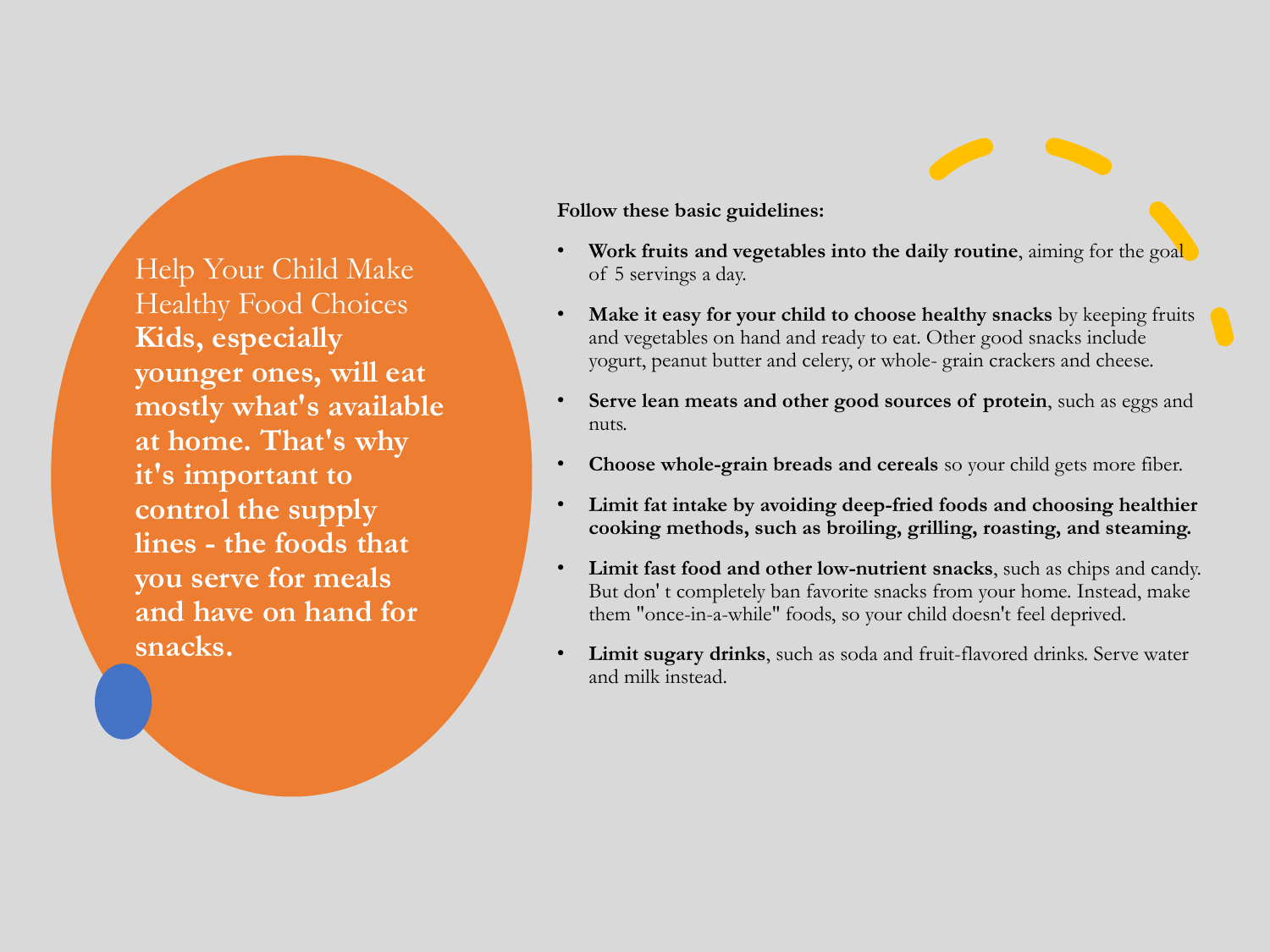# **Head Start Policy Council**

Policy Council is a group that works in partnership with the School Board of Brevard County (the governing board) and Head Start staff. Policy Council is made up of community representatives and parents of children enrolled in the Head Start program. At least 51% of the members must be parents of children currently enrolled in the Head Start program. Parents are elected each year by the parent committee and serve one-year terms. No parent may serve more than five (5) one-year terms.

One Policy Council representative and one alternate are elected by the parent committee from each of the 12 Head Start sites. The representative elected attends the monthly Policy Council meeting. The representative shares information with the parent committee at monthly meetings. The alternate may attend when the representative is unavailable to attend.

If you are looking for a parent leadership opportunity, click [here](https://youtu.be/1OSeoA4XCTc) to watch a brief informational video.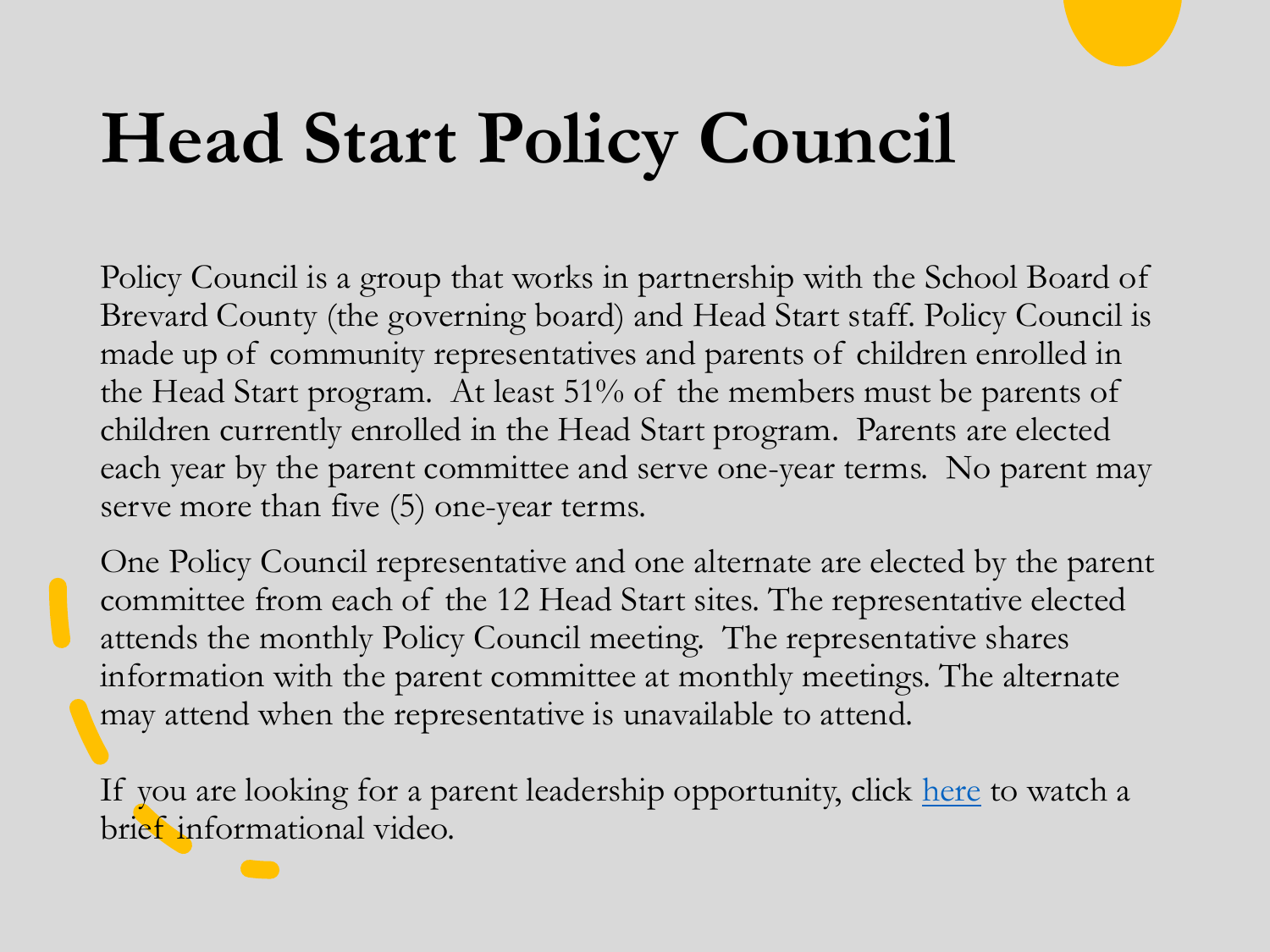# **Standards of Conduct**

#### **POLICY**

Head Start staff, consultants, contractors and volunteers must implement positive, ageappropriate strategies when managing challenging behaviors and not maltreat or endanger the health and safety of children. The grantee must ensure all staff, consultants and volunteers abide by the standards of conduct.

#### **PROCEDURE**

- A. These standards specify that staff, consultants, contractors, and volunteers will:
- 1. Respect and promote the unique identity of each child and family and refrain from stereotyping based on gender, race, ethnicity, culture, religion, or disability

2. Use positive methods of child guidance and not engage in corporal punishment. Corporal punishment is defined as physically

striking or hitting a child in any manner that is meant as punishment

3. Assure that no child is left alone or unsupervised while under their care

4. Not use isolation or restraint to discipline a child

5. Not bind or tie a child to restrict movement or tape a child's mouth

6. Not use or withhold food as a punishment or reward

7. Not use toilet learning/training methods that punish, demean, or humiliate a child

8. Not use any form of emotional abuse, including public or private humiliation, rejecting, terrorizing, extended ignoring, or

corrupting a child

9. Not physically abuse a child

10. Not use any form of verbal abuse, including profane, sarcastic language, threats, or derogatory remarks about the child or

child's family

11. Not use physical activity or outdoor time as a punishment or reward